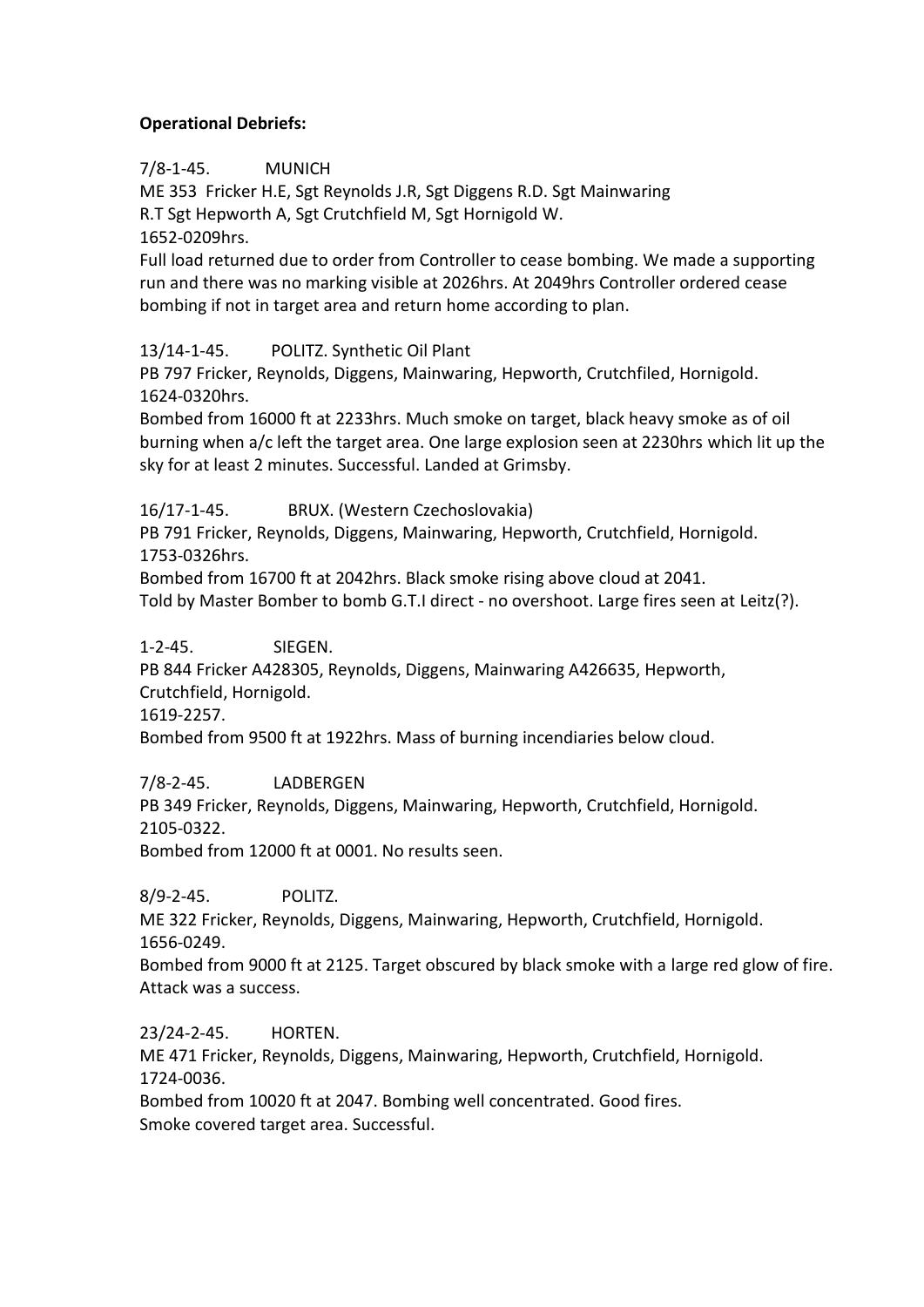3/4-3-45. LADBERGEN.

PB 791 Fricker, Reynolds, Diggens, Mainwaring, Hepworth, Crutchfield, Hornigold. 1828-0002.

Bombed from 9600 ft at 2201. No results seen due to cloud. Successful.

6/7-3-45. SASSNITZ.

PB 907 Fricker, Reynolds, Diggens, Mainwaring, Hepworth, Crutchfield, Hornigold. 1819-0410.

Bombed at 9800 ft at 2309. Bombs seen bursting in dock area.

7/8-3-45. HARBURG.

PB 484 Fricker, Reynolds, Diggens. Mainwaring, Hepworth, Crutchfield, Hornigold. 1746-0104.

Bombed from 11050 at 2159. Marking was really good. Attack concentrated. Many explosions from 2158-2208. Target clearly seen successful.

12-3-45 DORTMUND.

SW 256 Fricker, Reynolds, Diggens, Mainwaring, Hepworth, Crutchfield, Hornigold. 1341-1903.

Bombed from 15500 ft at 1658. Mushroom of smoke seen ascending through cloud. Sheet of flame shot up through cloud at 1651. Thought to be a good raid.

14-3-45. LUTZKENDORF. (Wintershall synthetic oil plant)

PB 433 Fricker, Reynolds, Diggens, Mainwaring, Hepworth, Crutchfield, Hornigold. 1717-0246.

Bombed from 8200 ft at 2206. Glow of red T.I's through smoke. Bombing appeared to be well round glow of red T.I's. Heavy black smoke over area of 4-5000ft. No fires seen. Successful. Landed at Wyton.

16/17-3-45. WURZBURG.

PB 433 Fricker, Reynolds, Diggens, Mainwaring, Hepworth, Crutchfield, Hornigold. 1805-0153.

Bombed from 9600 ft at 2136. River seen and T.I's seemed accurate.

Bombed in early part of the attack, only a few sticks had fallen. Successful.

20/21-3-45. BOHLEN.

PB 433 Fricker, Reynolds, Diggens, Mainwaring, Hepworth, Crutchfield, Hornigold. 2327-0749.

Bombed from 15500 ft at 03471/2. Bombing well concentrated around T.I's.

A few fires and heavy smoke from target area. Master bomber uncertain as to accuracy of markers. Successful sortie.

22-3-45. HAMBURG.

PB 433 Fricker, Reynolds, Diggens, Mainwaring, Hepworth, Crutchfield, Hornigold. 0117-0708.

Bombed from 15400 ft at 0409. Ground detail seen on supporting run but not on bombing run. Big orange explosion at 0410 lasting some few seconds.